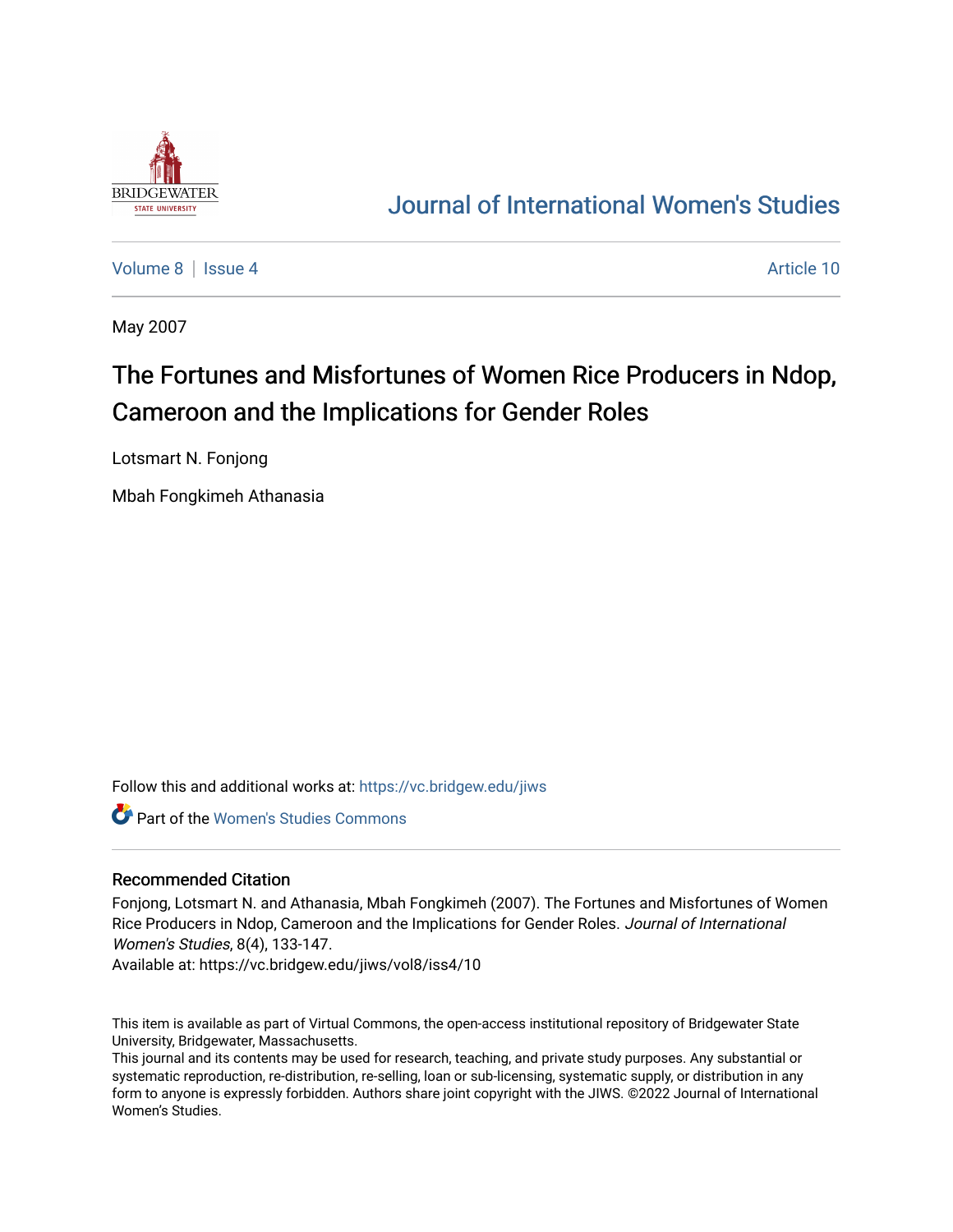This journal and its contents may be used for research, teaching and private study purposes. Any substantial or This journal and his distribution in the Fortunes and Misfortung and protocomes and Rice Producers in Substantin or<br>systemativePpBauction, he rastribution, Ferseling, PDA Misfortuensing, systematic supply or distribution i to anyone is expressly forbidden. ©2007 Journal of International Women's Studies.

## **The Fortunes and Misfortunes of Women Rice Producers in Ndop, Cameroon and the Implications for Gender Roles**

By Lotsmart N. Fonjong<sup>1</sup> and Mbah Fongkimeh Athanasia<sup>2</sup>

#### **Abstract**

In most communities in Cameroon, traditional norms mandate that rural women fulfill the reproductive roles of child bearing, home management and food provision for the family. Thus, these women are unable to exercise any influential economic voicethey can hardly earn income. Cash agriculture like rice production provides a possible outlet for the empowerment of these women in rice producing areas. However, this agricultural work would solve one problem for the women and create another. Any attempt to encourage these women to work outside their homes may increase their workload. This paper examines the situation of female rice farmers in Ndop, Cameroon and argues that although rice production may have been beneficial to women and the society as a whole, it has implications for gender roles that go beyond the purview of women"s empowerment.

*Keywords:* rice production, gender division of labour, gender roles, Ndop, Cameroon

#### **Introduction**

 $\overline{a}$ 

Many authors (Moser, (1993), Mosse, (1993) and Taylor, (1999), have recognized women"s triple roles in development as meeting their strategic and practical gender needs. Moser (1993, 48-49), for example, classifies women"s triple roles into reproductive, productive and community management. Although Taylor (1999, 18) acknowledges this categorization of women"s triple role by Moser, she argues that women perform multiple roles, which are too simplistically enveloped into Moser"s framework of triple roles. Many societies, particularly in developing countries, usually emphasize only women"s domestic and community roles. The economic and political spheres are considered in these communities as exclusive domains reserved for men. Even where women"s economic role is obvious such as in the case of water and fuel wood collections, vegetable gardening, dairy and poultry keeping, these economic contributions are minimized and dismissed as emanating from their biology (Mosse, 1993, 30). Thus, women"s productive work is often less visible and valued than men"s (Williams et al. 1994).

Nonetheless, with increasing economic intensification and diversification as a result of the emergence of new challenges, there is a gradual movement away from the status quo. The forces of colonization, and globalization accelerated the circulation of new ideas and cultures around the globe. As a result women are being gradually brought into the center of development. In the economic domain for example, rural women are involved in the cultivation of crops like rice, palm oil, coffee, cocoa, wheat, and others

<sup>1</sup> Department of Women and Gender Studies, FSMS, University of Buiea, Cameroon [lotsmart@yahoo.com](mailto:lotsmart@yahoo.com)

<sup>2</sup> Department of Women and Gender Studies, FSMS, University of Buiea, Cameroon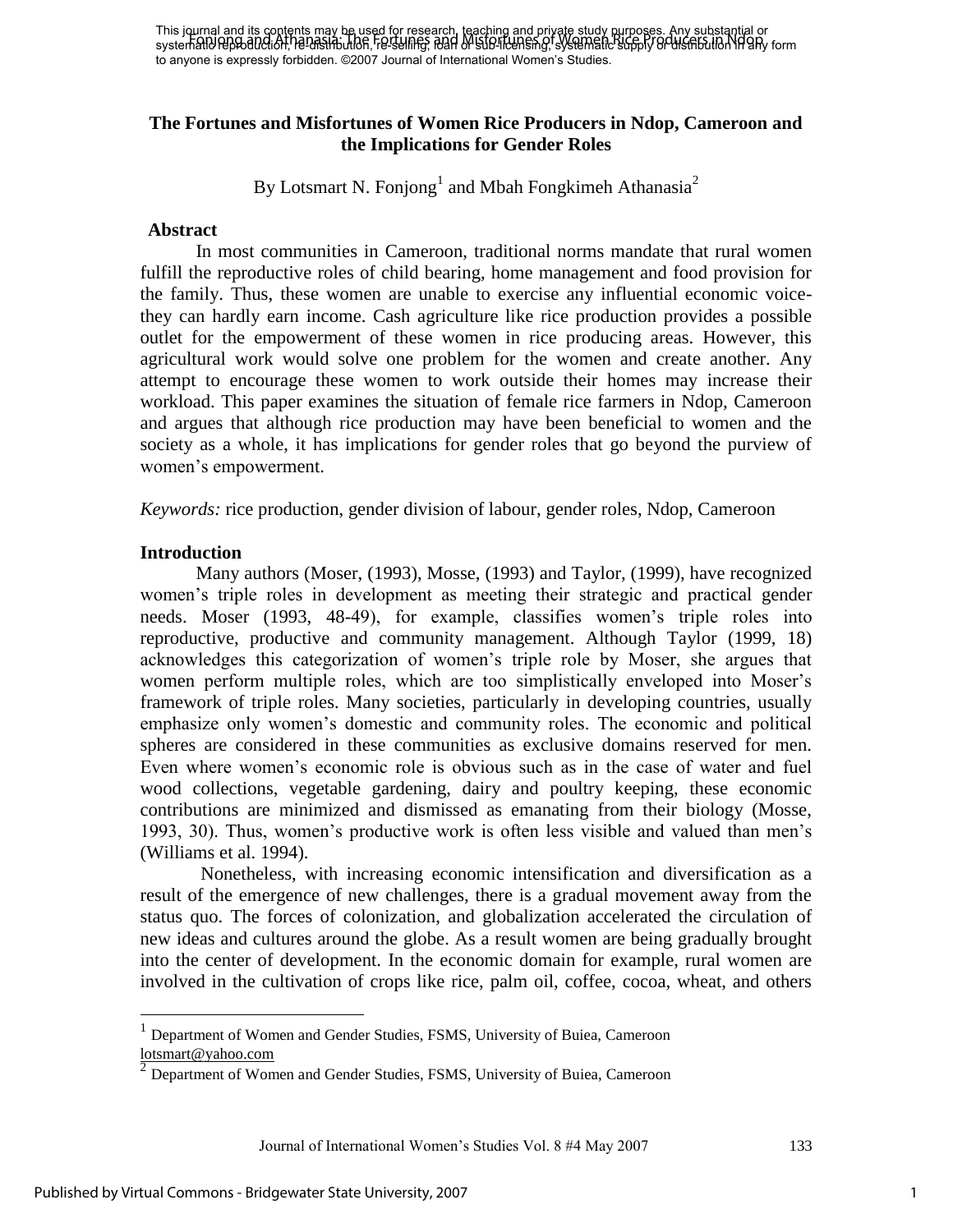for cash, which are considered male crops. Their expanded economic activities significantly alter their traditional gender roles with far reaching effects on their empowerment and national development.

Rice is one of the most remarkable of cultivated crops in the world. It is a staple diet of over half of the world's population, most of whom live in developing countries such as countless millions in Asia who subsist almost entirely on rice. Although irrigated rice is grown in the tropics, Jesse et al (1995) noted that 90% of the world"s supply comes from the monsoonal lands of Southern and Eastern Asia.

 The cost not withstanding, the taste and nutritive value of rice as food explains the shift in consumer preference from other traditional food crops to rice in West Africa (Nyantang 1983). As a consequence, the consumption of rice has increased much faster than that of other food crops in the sub region. In addition to its availability through imports and food aid programs, the demand for rice increases as income rises for the poor. According to WARDA (2003), the most important factors contributing to the shift in consumer preferences from traditional staples to rice are rapid urbanization and associated changes in family occupational structures. Rice is easy to prepare, takes relatively less cooking time, and it is also easy to handle and serve.

Modern rice cultivation is carried out in several regions of Cameroon. In the Logone valley of North Cameroon, within the Menchum valley and Mbo plain in North west Province, the Upper Noun Valley in the West Province, and around Nanga Eboko in the Centre Province. In addition to these to these general rice-producing areas, the major rice cultivation projects in the country are in Maga in the Far North Province and Ndop in the North West Province (see Map 1).



#### **Map 1: Rice Production in Cameroon**

Journal of International Women"s Studies Vol. 8 #4 May 2007 134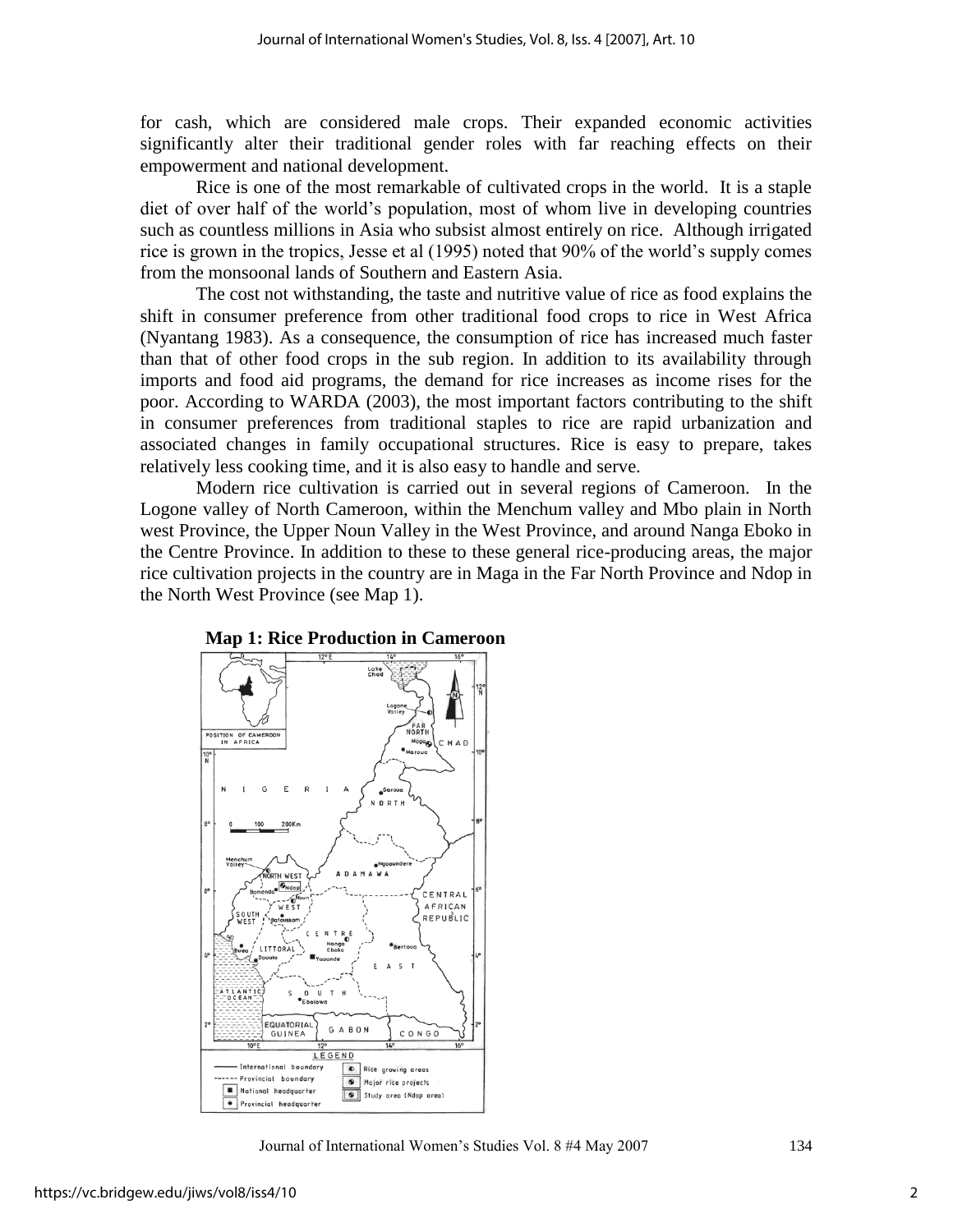In Ndop, the Upper Noun Valley Development Authority (UNVDA) handles rice cultivation, which dates back to the 1960s. It is a government parastatal charged with the supervision of the production and marketing of rice in this area. By 1978, an area of about 800 hectares had already been put under cultivation in Ndop, with an average output of 2-2.3 tones of rice per hectare (Ngwa, 1999). Presently, the surface of land cultivated stands at about 1,877 hectares. During the 1994/95-production year, about 4.985 tones of rice were produced (Ngwa 1999). Although these figures may look insignificant when compared to huge volume of rice production from Asian countries, they nevertheless have significance in Cameroon, which is amongst the chief importers of rice in Sub-Saharan Africa.

 Throughout the world, rural women historically have played and continue to play an important role in rice production. Women"s involvement in rice production varies from region to region, and even within regions. Huvio (1998) observes that the percentage of labour supplied by women in rice cultivation varies from 3% for floating rice cultivation (using animal traction) in Mali, to 80-100% in mangrove swamp rice cultivation in the Gambia and Liberia. In the latter case, women participate in most of the operations and usually undertake post harvest processing of the crop. This production work is of course, in addition to their traditional gender roles as home managers and community organizers.

 In many areas of West Africa, rice is produced primarily by female farmers and generates an important share of family income. Women"s income tends to benefit children and other vulnerable groups more than the men"s income does. While men tend to spend their earnings on heavy investments such as landed property and durable household furniture like cars and television sets (Fonjong, 2002, 125), women spend available funds on food items and children needs, which are indispensable to family survival and well being. It further explains why Engle (2001, 213), insists that women's income has a stronger association with children"s nutrition than men"s. Besides the importance of women"s expenditure on children as part of their triple roles, children are usually the first beneficiaries of women"s earnings in women maintained households. This spending priority is exemplified in the Caribbean, Central America, and Sub-Sahara Africa, with 20%, to 30% of the households supported by women (Mosse, 1993, 45). The increase in numbers of these women maintained households are promoted by strict emigration legislations, which do not allow labour migrants to move with their families. About 60% of male workers, as Mosse, (1993, 46) observes, have migrated to South Africa from Lesotho, Mozambique, and Botswana, leaving behind women maintained households due to South Africa's emigration restrictions on the family of labour migrants. These female heads of households, like those in Latin America, (Feijoo (1989,91), have to take care of both their children and themselves from whatever income they earn while waiting for possible remittance from their husbands.

This important role of women"s income in both male-headed and single-headed households was either minimized or not well understood by agricultural authorities in Cameroon. WARDA (2003) for example, notes that past efforts to generate and transfer new rice technologies have most often by-passed women farmers. Thus, rural women are not usually aware of improved agricultural activities that are supposed to increase their productivity. The result is that these women are not knowledgeable about and have very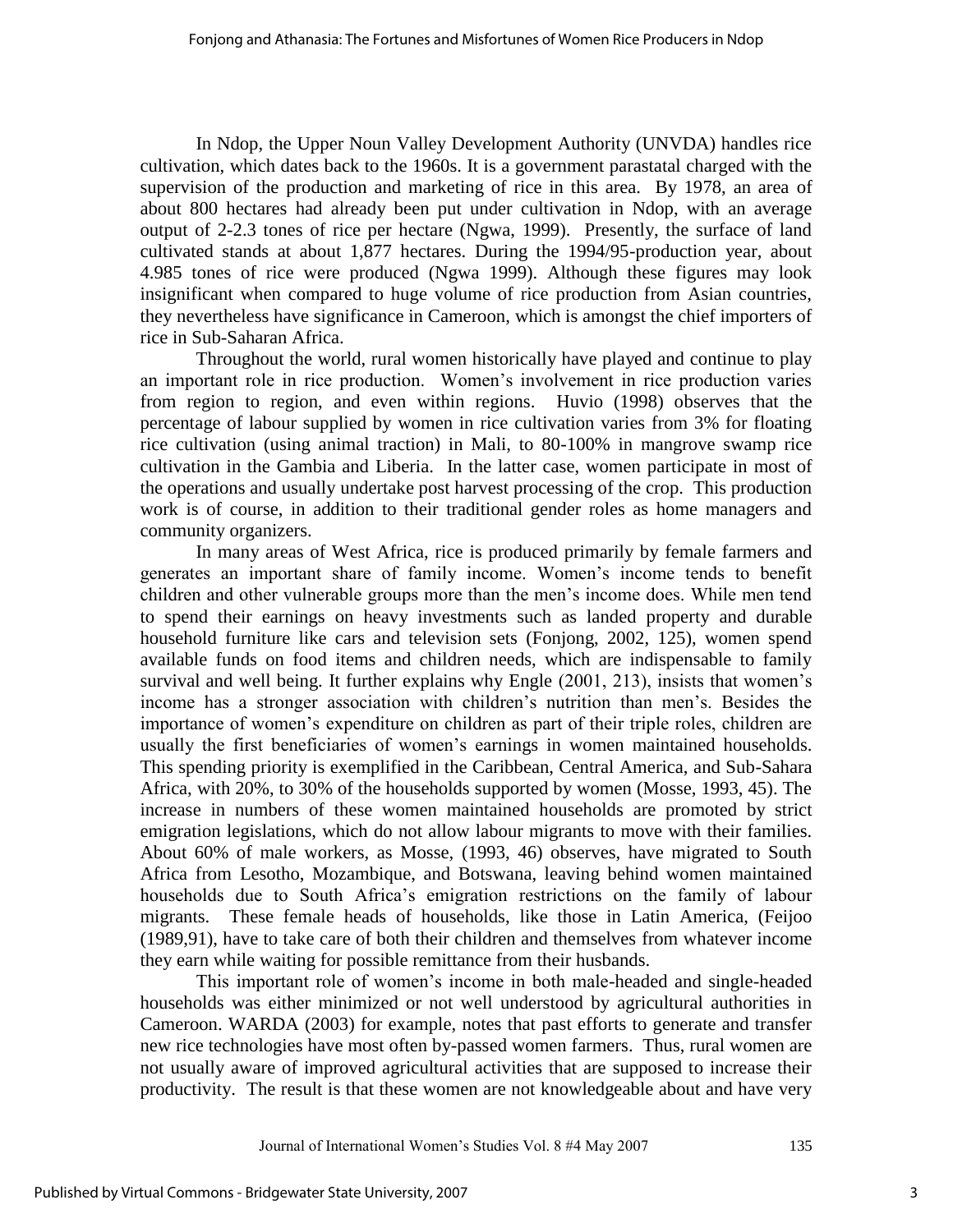little access to modern technology that could benefit not only them, but also the nation and nations, which they feed. The neglect is due in part, to rural women"s exclusion from the process of setting research priorities and generating and disseminating conventional technologies (Nyantang, 1983). This is a phenomenal error stemming from the traditional gender division of labour, which has tended to ignore women"s economic contribution and relegate them to unpaid domestic tasks.

 Women in Sub-Sahara African countries play an important role in rice marketing, and rely on income from rice to meet a variety of household and personal needs (FAO, 1984). In Sierra Leone and Nigeria, Jones (1972) reported that as far back as 1972 female farmers in the form of paddies customarily sold rice. In societies where men are responsible for marketing rice and controlling income, FAO (1984) observed that women have no incentive to increase the area under cultivation or to intensify production since this would only increase their already substantial work-load without reaping material benefit for them. Yet, a careful analysis of the involvement of men and women in current rice production shows women's labour input as being far above that of men's.

It is against this backdrop of the mixed fortunes of women rice farmers and the mitigating circumstances surrounding their participation in rice production, that this paper examines the situation of women as rice farmers in Ndop. This investigation provides profiles and reasons for their involvement and illuminates how rice farming relegates to their traditionally assigned roles as women. In order to adequately address the above elements of the study, we adopted a data collection method that conveniently captures these elements. A cross-section of the population of the villages of Bamunka, Bamali and Babungo, which are the major rice farming villages in Ndop, was chosen for the study. Using a random sampling method, questionnaires were administered to 100 women from all the strata of the studied villages in December 2003. The main criteria used for the stratification of the population included age, marital status, occupation and social background. The questionnaire, which was designed with the nature of the rural population in mind, focused on the profile of the respondents, reasons for undertaking rice production, tasks as rice farmers, and changes brought on their socio-economic lives as a result of rice farming.

The questionnaire survey was complemented by six interviews on the same subject conducted with both very poor and influential female rice farmers in Ndop. These categories of key informants are representative of the studied community. Individuals that were selected for interviewing cut across the social and demographic composition of the population of Ndop. The discussion with the interviewees focused on a common theme, that is, their perception of women in rice production and its impact on the family. These interviews provided opportunities to gain clarity about some of the issues raised by the questionnaire, and the particular viewpoints of respondents of different ages and social groups. The data collected from the key informants has been analyzed quantitatively and qualitatively alongside data from the questionnaires. The results obtained have been discussed alongside existing related literature to project the implications of the activities of female rice farmers on women"s triple roles.

#### **Women in rice production**

 Rice has been cultivated for such countless ages that its origin can only be a matter for conjecture. The rice plant according to Oyenuga (1967), originated in the Far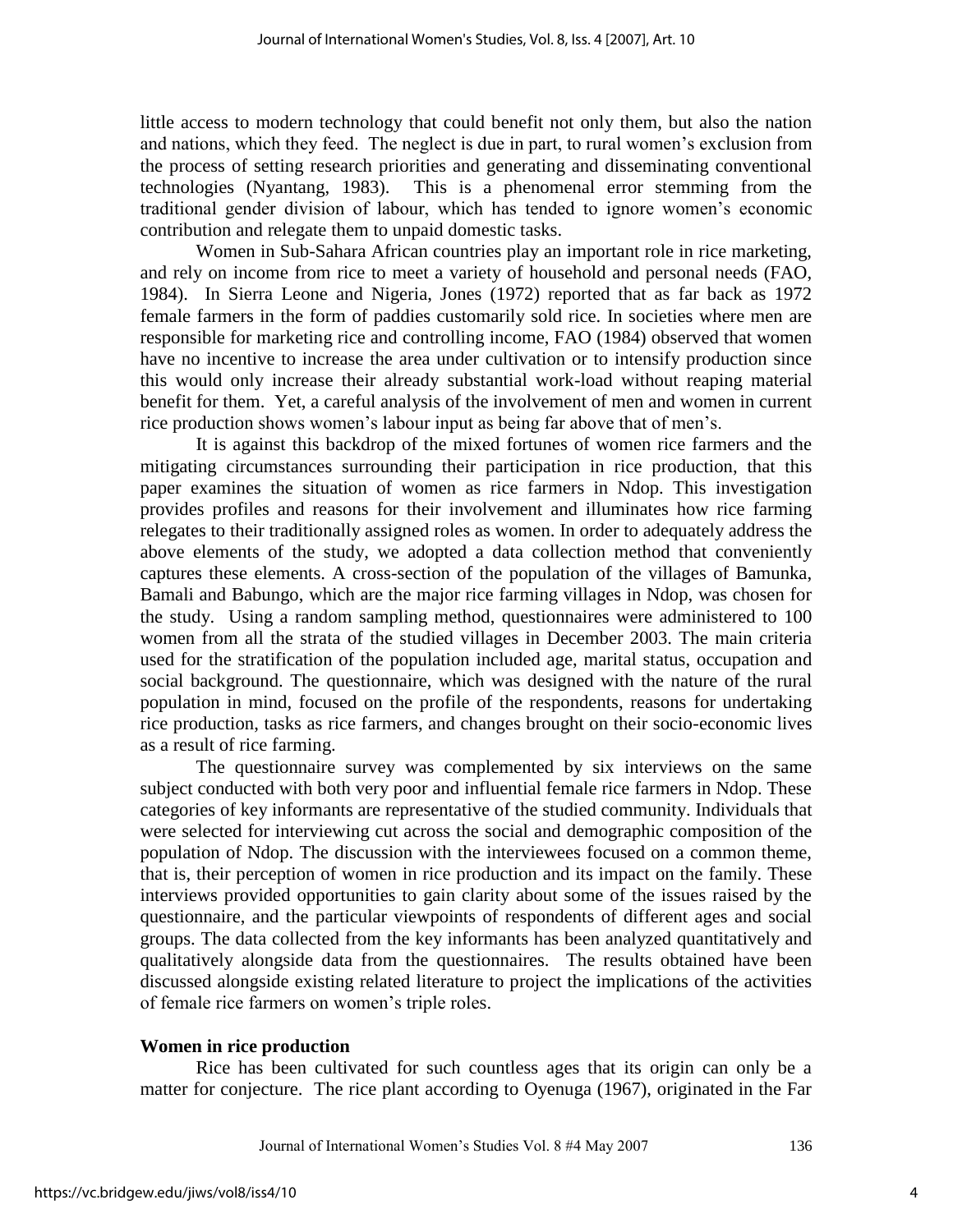East where the bulk of the world"s rice is cultivated and consumed. It is an Asiatic cereal par excellence. The crop has spread from these parts to other tropical and sub-tropical countries and it is now widely grown and consumed in most parts of the world. In Nigeria, Udo (1970) points out that some early Christian missionaries introduced rice production into the grassland areas of Abeokuta as far back as the middle of the nineteenth century.

In Cameroon, rice cultivation dates as far back as the colonial era. Although modern rice cultivation is carried out in several regions of Cameroon, there exist two major projects of cultivations in the country, that is, at Maga in the Far North Province and Ndop in the North West Province, which are the cases under consideration. Rice production, which is the backbone of livelihoods in Ndop, is the main cash giver of the area. When the colonialists in the Ndop plain first introduced rice, most of those who were interested in its cultivation were men. These colonial authorities, of course, generally favored men over women as plantation laborers. There was therefore a marked division of labour in the agricultural sector in which the women were exclusively concerned with food-crop production and the men with cash crop production.

However, today, local and global economic dynamics have caused the situation to change. Both men and women have become competitive farmers in Ndop and in Cameroon as a whole. Mbah (2004) noted that because of the ravaging effects of economic crisis that plagued the entire country in the early 1990s, many women became involved in rice production as the only means of supplementing family incomes. This view is shared by Elson"s (1992) who observes that structural adjustment policies compelled women to devise survival strategies to meet their family needs by stretching their husbands cash contribution with good housekeeping or earning an income themselves. No matter the good intentions of women to earn income, it is still generally difficult particularly for rural women to enter into previously male-dominated occupations in large numbers (Baden and Milward, 1997, 28). Even where women"s access to these jobs is possible, Humphrey (1997) believes it is accompanied by a fall in both the status and remuneration associated with such jobs.

The UNVDA, which is charged with the supervision, production and marketing of the whole operation of rice in the North West Province, evolved from the failure of an earlier project begun in 1967, *Bureau de Developpement de la Production Agricole* (BDPA). The failure of BDPA to obtain good results, led to the creation of UNVDA in 1970. The new structure had just one mission: rice cultivation in the Upper Noun valley. UNVDA was later transformed into a development corporation in 1978. Just like all other government corporations, it suffered enormous setbacks during the mid 1980s economic crisis in Cameroon and the harsh structural adjustment measures that later accompanied the crisis.

 In Sub-Saharan Africa countries, women play an active part and rely on their income from rice to meet a variety of household and personal needs (FAO 1984). Many more women in Ndop have become involved in rice production irrespective of their economic and social backgrounds. Apart from the need to earn wages and become financially independent as indicated by 58% of those surveyed, the women see rice production as a means of employment, given that 84% of them are not adequately educated for white-collar jobs, which in any case are not readily available. Rice cultivation is also a means to fight hunger. Some respondents (10%) reported that they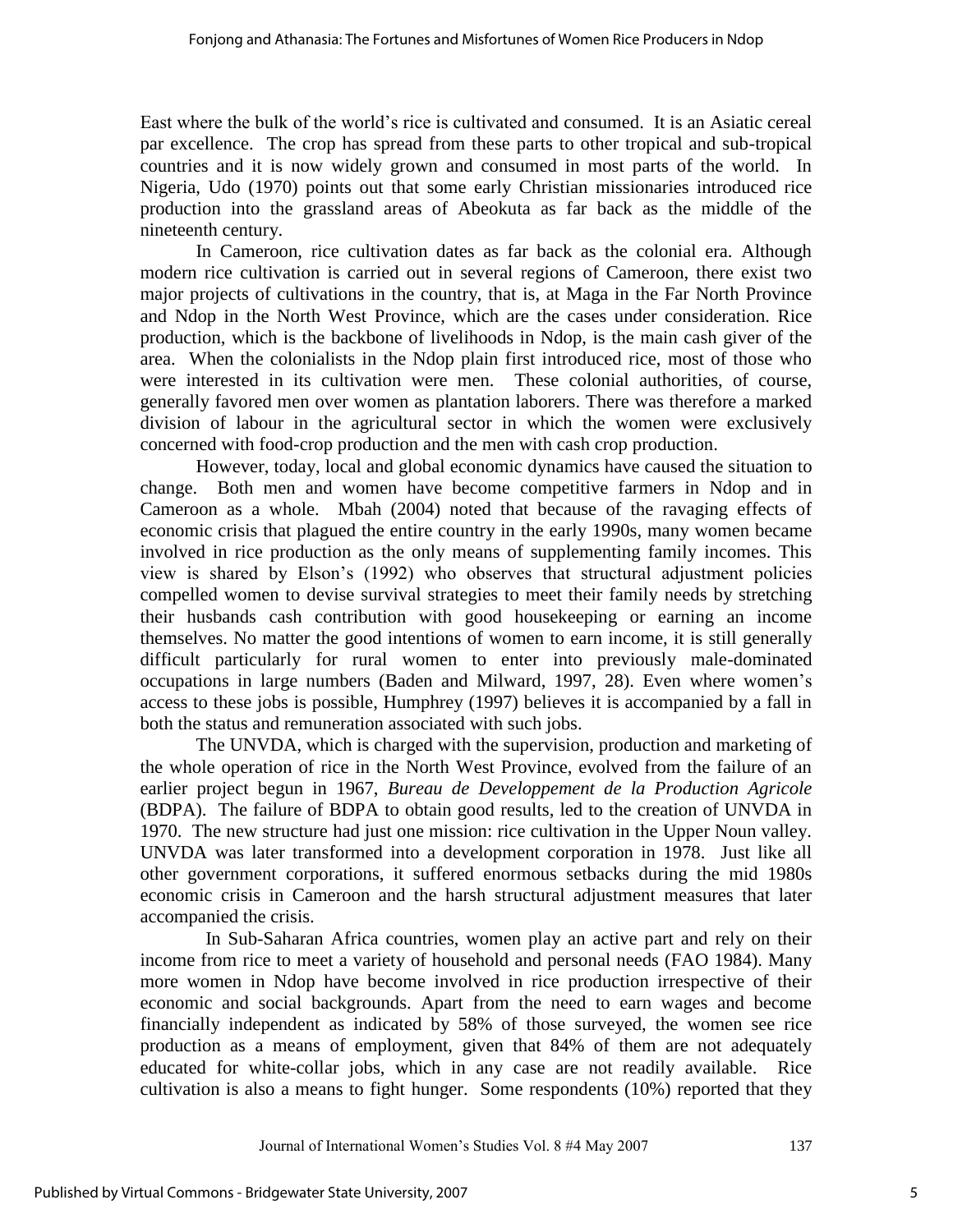became rice farmers simply because they got married to rice farmers, while some were motivated by others. These reasons are closely related to the socio-economic profile of the individual farmers and the economic realities of the country.

 Female rice cultivators in Ndop fall mostly within the early 20-25 years and late reproductive and productive (ages) stages of life. This is the period when women tend to shoulder more reproductive and/or productive responsibilities as mothers, single parents or widows. The fact that most of them (64%) are married and 54% have between 6 to 10 persons in their households, justifies their involvement in rice cultivation. Moreover, the responsibility involved in taking care of a large household, coupled with the fact that the women are not sufficiently literate to pick up well-paid jobs, pushed them into rice production. Thus women have to work for longer hours, engaging in cash and food crop production as well as other income generating activities like petty trading, to increase household income, cushion the stress of family financial demands, and meet the needs of household members. This can lead to negative health outcomes, as they remain overburdened with their triple roles (reproduction, production and community), which in this case are labor intensive and energy sapping.

Women and men"s respective responsibilities in agricultural production are in part determined by the local ecosystem and farming systems (Huvio, (1998). Although women in Ndop play a crucial role in rice cultivation, supplying about 70% of the labour needed for rice cultivation, there is a need to understand the age-based power relation within households and cultural norms of cooperating and dealing with conflict in families as well as the dynamics that shape the distribution of work, income and assets (Cagatah, 1998,4). The field realities in Ndop reveal that women are mainly involved in activities such as sowing, weeding, threshing and winnowing. Men, on the other hand are involved in clearing the rice fields. Both men and women undertake activities like tilling, transplanting and harvesting (see Fig. 1). Van-Est. (1997) also recorded the same pattern of gender division of labour for the cultivation of sorghum amongst the Mousgoum people of North Cameroon.

 This situation is similar to what FAO (1997) observed in all rice growing areas in Asia while men undertake activities like land preparation and field leveling, women are responsible for sowing, transplanting, weeding and crop processing. But the difference between Asian countries and Cameroon relates to the original workload assigned to women within these two countries. In Asian countries, women may have been traditionally socialized into rice production since time immemorial considering the fact that rice is a traditional crop. Monsen (1991) adds that though rice production has been largely feminized in S.E Asia, men and women play equal role in intensive irrigated agriculture. This is certainly not the case with communities like Ndop where women have been socialized into other activities related to local crops before the introduction of rice cultivation in the area. Rice production was a solution introduced by women to tackle their general problems of economic dependency and hardship. In other words, bargaining over who does what in the process of rice production does not take place in a vacuum. It is closely influenced by the historical context, social norms, and differential access to resources and opportunities by men and women (Sen., 1990, Agarwal, 1997)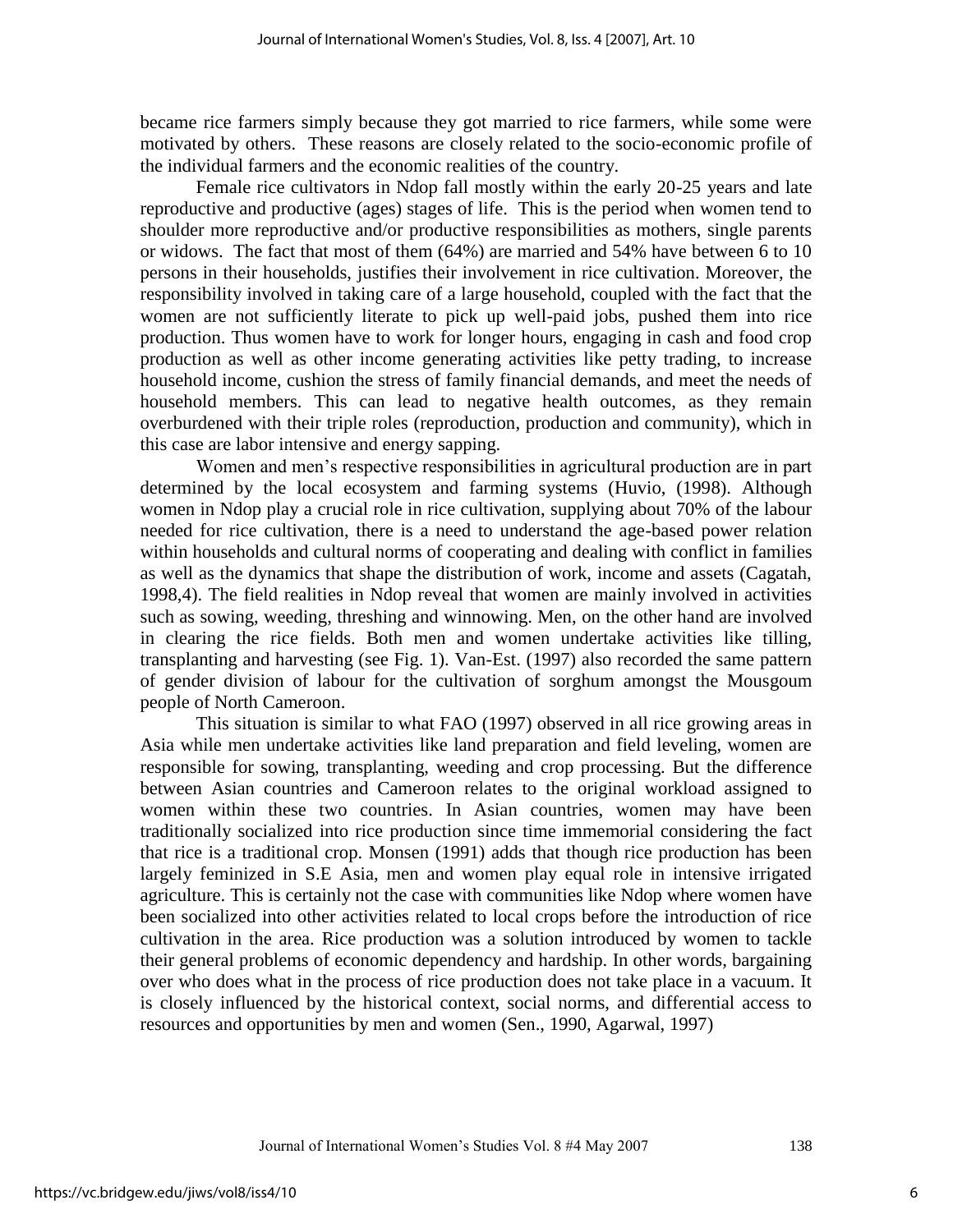

#### **Fallouts of women's involvement in rice cultivation**

 As the most reliable and major source of income for most female farmers in Ndop, rice production is fast becoming an integral part of the culture of the people. It serves as the mainstay of the present day economy of Ndop. Rice production has employed the women, raised the income levels of the population as well as changed local consumer preferences. Employment rates have reached high levels in Ndop. This is especially true for women who are hired for most of the farming activities. The increase in employment favoring women has drastically challenged traditional patterns of gender roles in the work force and in home. Previously women were socially forbidden to engage in economically profitable activities.

Women's income from rice production has an overall impact on household income. The incomes of these women have a positive and significant effect on household maintenance and feature prominently in terms of expenditures on children"s education and health. It was observed that money raised from rice production has been very instrumental in the education of children as indicated by 40% of the respondents. Respondents reported that they have been able to educate their children through primary school (grades) and in some cases they have succeeded to put their children through, the university from incomes earned on rice farming. It confirms the earlier analysis of WARDA (2003) that in many areas of West Africa, the income women generate from rice tends to benefit children and other vulnerable groups, and the general view that women's incomes in poor societies are mostly spent on their children (Engle, 2001, Fonjong, 2002)

 Another important gain from rice production has been in the domain of infrastructural development. Some respondents (14%) confirmed that their houses were constructed from rice income. Income from rice has provided 36% of the women with the initial capital to start up other businesses such as provision stores and taverns. All these provide outlets for women"s economic and social empowerment. "Rice wealth" one widow remarks "has completely changed my story from a sad homeless widow to one with a roof over my head and with an assurance of my daily bread..." No wonder Pa Bonjong, a rice farmer, stressed that the first ambition of every rice farmer is to build a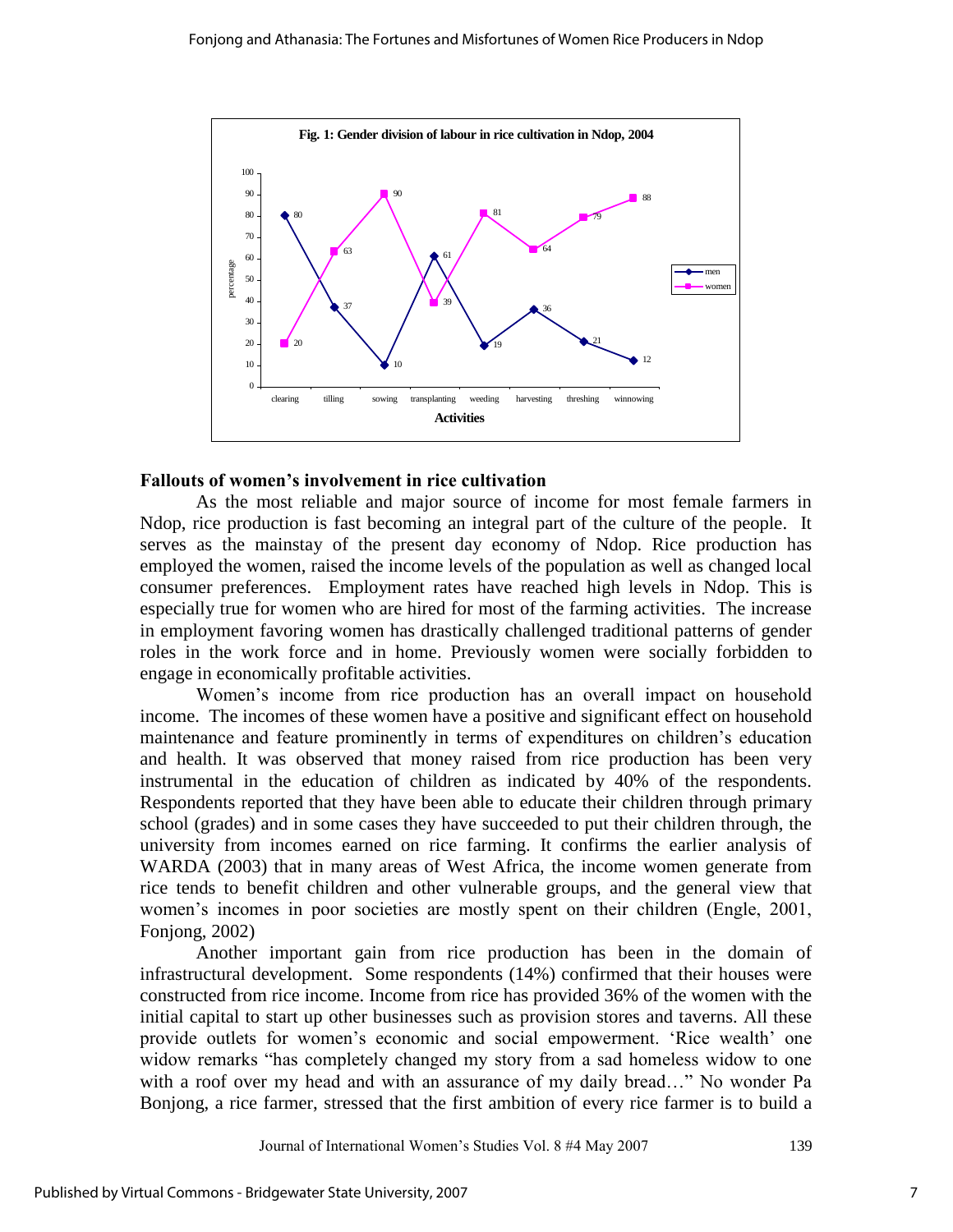personal house (Ngwa, 203, 224). These women demonstrate that owning their own shelter for their families is a main priority.

In the domain of health, women reported that income generated from rice has been crucial in meeting the health needs of their families. Contrary to what Elson (1992) and Fonjong (2004) observed that women"s utilization of health services in most developing countries declined when economic conditions improved, findings in these study show that women increased their demand for health services. In the case of Ndop, as a result of their income generated through rice production women have been able to obtain modern medical care both for themselves and for their children. They are able to get services from government, Christian missionary facilities and private hospitals, and also settle their bills with relative ease. This has led to a reduction in the use of alternative and traditional medicine, and to a marked increase in the use of modern health care and therapeutic services. This access to modern health care has had far reaching positive impacts on women"s health, and the health status of the community as a whole. Infant mortality has reduced in particular, but one should not forget that most of the health complications experienced by these women that give rise to their high demand for health services, are caused by an increase in their workload from their involvement in rice production.

All the many gains from women"s participation in rice production in Ndop should not push us to the conclusions that agricultural specialization is a panacea for the elimination of the feminization of rural poverty. Not minimizing the relevance of rice specialization and commercialization in fighting poverty and empowering rural women in Ndop, the implementation of such a policy must be made with caution. This is especially so for predominantly agricultural and non-monetary economies that exists in most developing countries. Agricultural specialization and commercialization has the danger of reducing the stability and security of rural livelihood, at least for the short-run (Ahmed and Lipton (nd), even though Sahn, Dorosh and Younger (1996), believe that they are key elements of sustainable development in the long run. Agricultural specialization can be very catastrophic in years of climatic failures or bad harvest. In such situations, there are undesirable nutrition and health effects, which could have been avoided if there were no specialization. While these problems can be avoided in developed countries because of embedded technological development, it is a fundamental problem in developing countries where there are no early warning systems available to farmers.

#### **Access to land, labour and technology**

 Before the introduction of rice in Ndop, respondents confirmed that the swamps (which are now rice fields) were developed lands, and under the control of the *Fons* or traditional chiefs of the various areas. When rice cultivation was introduced, these swamps were put into use and claimed as natural state property. As the Upper Noun Valley Development Authority (UNVDA) was created to take charge of rice cultivation in Ndop, these swamps were kept under its control. The swamps were developed and mapped out into plots (rice fields) of 10 meters wide and 20 meters long  $(200m^2 = 2$ Acres).

 Plots are rented out to farmers without any sex discrimination, upon payment of registration fee ranging from 500FCFA to 2500FCFA or above, depending on the number of plots for an unspecified period,  $(550FCFA = $1US)$ . Even though there seems to be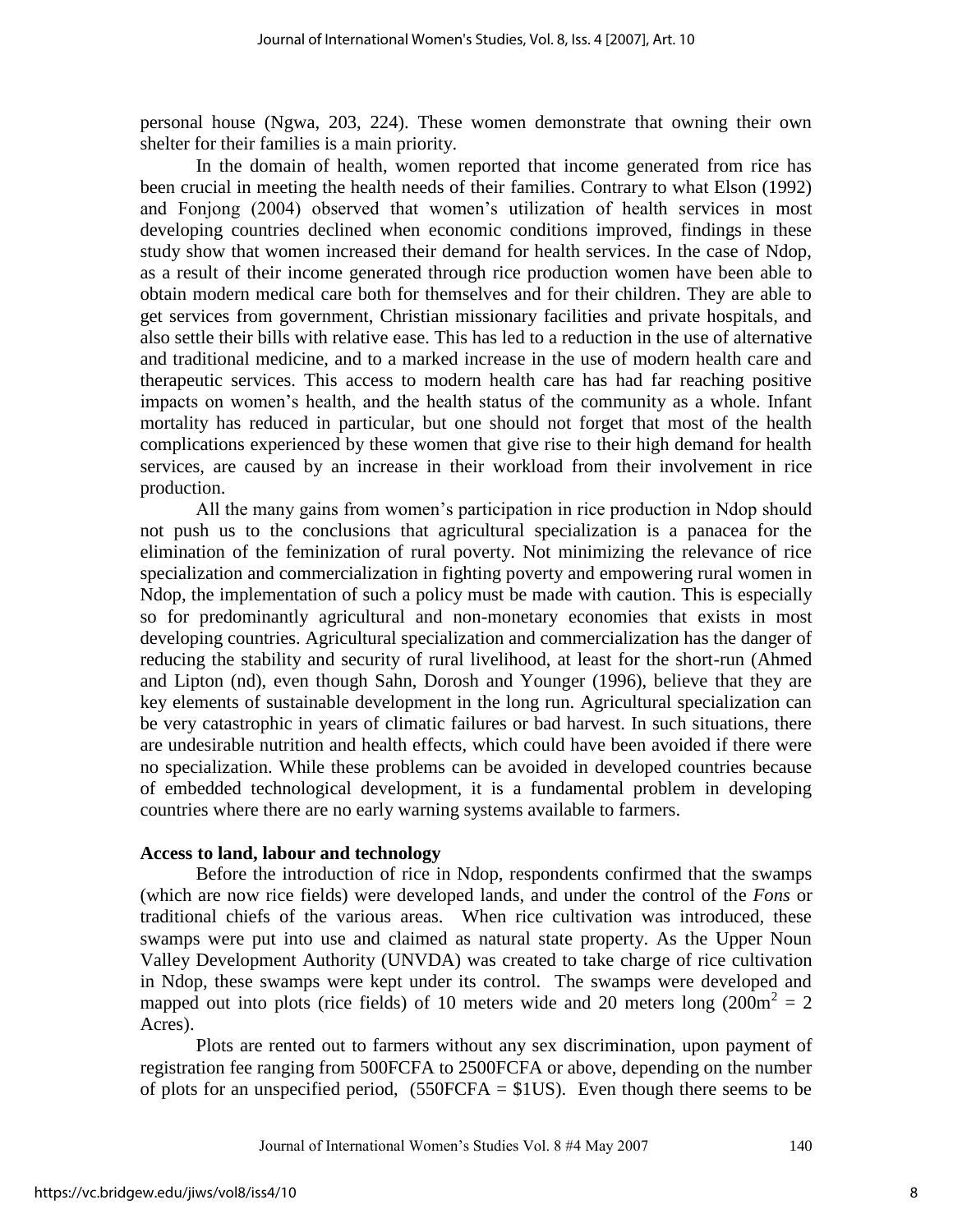equal opportunity between men and women with regards to obtaining plots, women"s chances could be affected by their inability to afford the registration fee as reported by 12% of respondents. This places them in a more disadvantageous position compared to men. Women without savings fall back on their husbands and relatives for loans to acquire rice fields, a situation similar to what Tripp, (1992) observed in Tanzania, where women largely depend on their husbands for take-off capital in order to develop thriving businesses. However, the principle of equal access to rice fields based on a common cost (500FCFA) is a positive step in giving women access to land that the traditional land tenure system denies them. Nonetheless, when this payment is borrowed from her husband, he is likely to have a say in the revenue she derives.

 Once registered, farmers are free to cultivate whatever fields are allocated to them. They are levied a development fee of 1000FCFA or a bucket of rice depending on the decision of committee members of their area. They are expected to give a bucket of paddy after each harvest to the royalty or the *Fon* of the area where they cultivate. If these conditions are fulfilled, then a farmer can continue to exercise her *usufruct* right over the land. Occupancy of plots could be transferred to the next-of-kin of a deceased farmer, on condition that the benefactor adheres to the stipulations of the contract regulating the tenancy. This is true in Banfora region in Upper Volta where women have secured access to rice land, and have the right to use the land until death or until they are too old to farm. Then her daughters have the first right to request this land from the *"Chef de Terre*" (FAO, 1984). Women rice cultivators in Ndop have secured access to rice land, provided they can continue to abide by the rules and regulations governing their tenancy. The major limitation of such a tenancy agreement is that women can only use this land for rice production. Women"s control of the land can be considered as partial ownership and is subjected to the use and land disposal as defined by the empowerment framework (Moser, 1993).

 In performing the various farming activities, 46% of the respondents make use of family labour. Family labour is employed more in activities such as field leveling, weeding, sowing and threshing, while hired labour is employed for preparatory tillage, harvesting, transplanting and at times for weeding. When labour is hired, most of those who supply this labour are women and children. However, 50% of the respondents' make use of both family and hired labour, while 4% depend on hired labour only. This shows how demanding rice cultivation is for women. The other side of the story is that high demand for labour in rice production encourages child labour with its harmful effects on child development.

 Although there are success stories where women farmers in some rice growing areas use modern technology such as tractors, power tillers and animal traction, a majority (79%) of the women in Ndop are unable to afford these technologies. The main reason is the lack of funds and credit. As a result, work in rice fields is very labour intensive, requiring about 10 hours daily. A lack of access to initial agricultural inputs acts as a barrier to women rice farmers. Their limited means to hire labour or afford available technology, purchase fertilizer and acquire equipment because of the lack of credit hamper their ability to improve and expand their rice productivity, and generate higher incomes. Research in other contexts also reveals that in most rice growing areas, the lack of access to agricultural resources and services poses a fundamental constraint to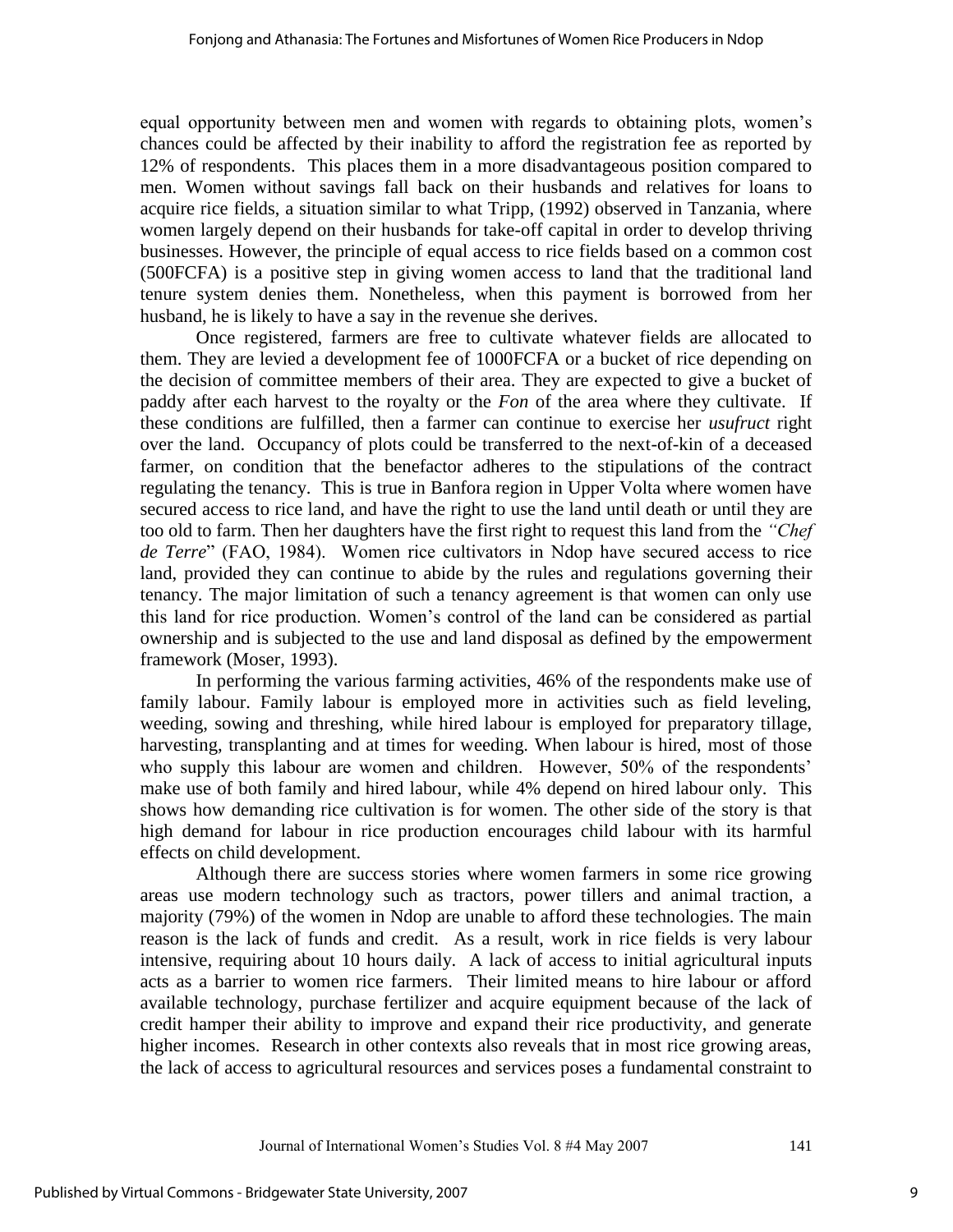women farmers. Women"s inability to access technology is thus, an age-old problem in developing countries that must be addressed by development planners at a macro level.

#### **Implications for gender roles**

 Traditionally, any activity that is geared toward the upkeep of the home is looked upon as a woman"s domain. This amongst other reasons is due to gender segregation, which has narrowed women's range of occupational choices (Baden and Milward, 1997, 28). However, women are increasingly working outside their homes. Women in Ndop perform a number of key roles; first as food producers (subsistence farmers), secondly as mothers, where they bear and raise children. Thirdly, they are responsible for the overall household management that is, cleaning and preparing meals. Finally women execute a number of community tasks such as dancing during traditional festivals, and orchestrating death ceremonies, and annual celebrations. All these activities are more or less linked to women's reproductive rather than productive roles. Crow et al. (1988), in a study of gender division of labour in India observed that the productive work that women perform is often linked to their role as food providers. The authors cited activities performed by women such as tending and milking animals, harvesting and husking grain, as tasks, which only go to assist women in feeding the family, Crow et al. (1988, 155). The introduction of rice cultivation in Ndop, in which women"s labour constitutes an important component, has drastically changed the traditional patterns of division of labour and gender roles, which formerly forbade women from engaging in economically profitable activities in this area. Today, the women do not only engage in food crop production, but also in the cultivation of cash crops as well as other income generating activities, through which some of them have become major breadwinners. The logical outcome is a phenomenal reduction in household poverty among many families, particularly female-headed households.

Despite women's role in rice cultivation, their limited access to hired labour as well as their heavy domestic responsibilities has had negative effects on their gender position. The fact that women have to prepare food and do other household chores before going to the farm, leads to a drop in the number of hours, which they will have to devote for rice cultivation. This is worsened because they spend a lot of time walking to and from the rice fields, which are located far away from their homes. For example, 45% of the women surveyed reported that they trek for a distance of 1km to 5km to get to their rice fields. Furthermore, because they conduct other money making or subsistence activities in addition to rice cultivation such as farming other food crops, petty trading, poultry and small livestock rearing, they are truly over-loaded. Women are greatly overworked and have less time to rest and revive themselves. This situation is a common characteristic of most rural women in Cameroon since the advent of structural adjustment. For example, Fonchingong (1999) observes that women in Northwestern Cameroon work longer hours than men in order to support their households. The implication is that they are over burdened, and this could result in negative health from stress, physical deteriorations and nutrient deficiencies. The situation is more complicated for expectant and nursing mothers, who are especially at risk when their diet is deficient of nutrients. Mebrahtu (2000, 41), points out that women"s onerous workload if associated with poor diet and poverty, can lead to serious nutritional deficiencies that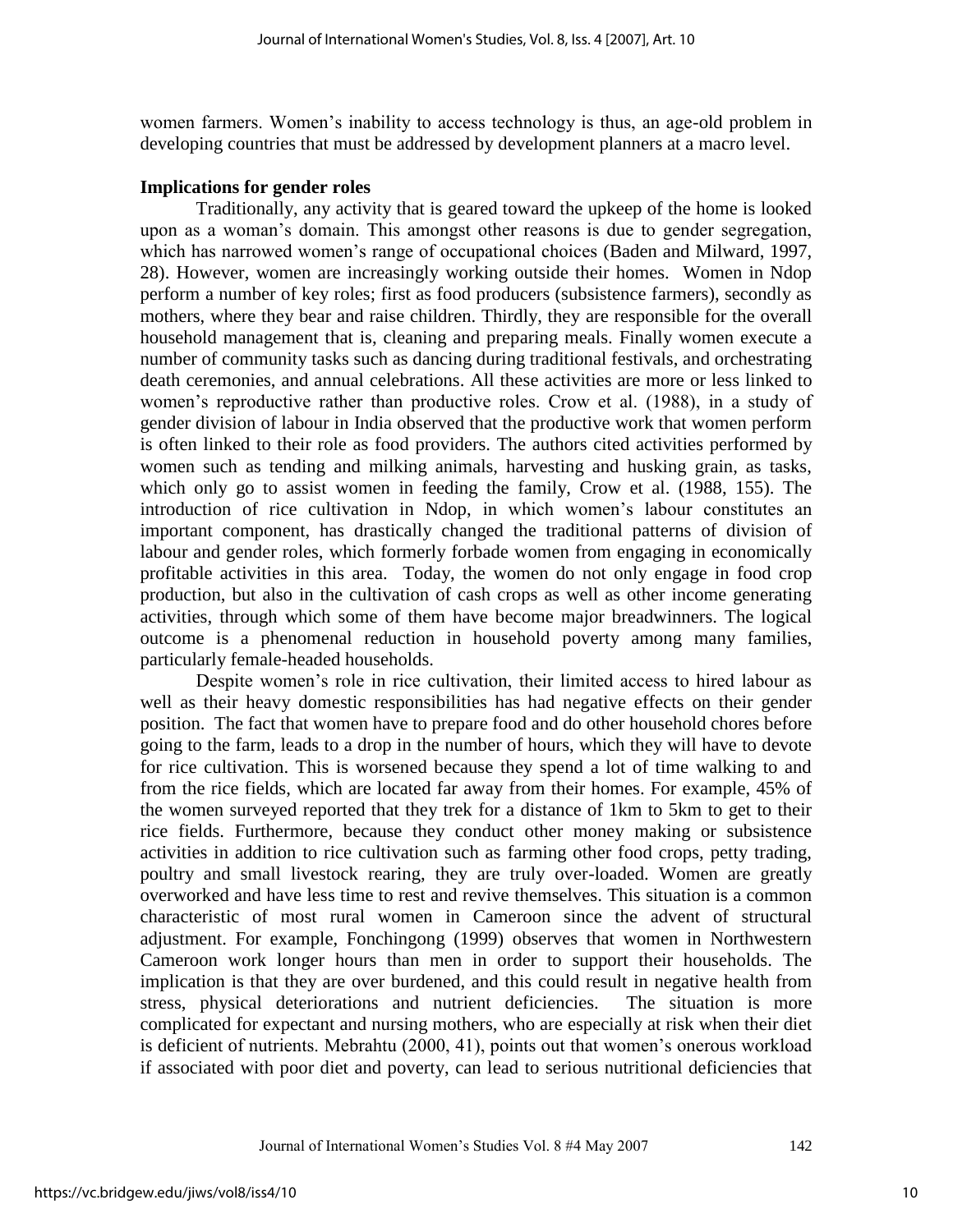increase the risk of contracting diseases. Besides, the absence of basic social amenities like pipe borne water and energy for cooking darkens the whole picture.

However, women"s ability to earn income especially through rice production and other economic activities as a result of the changing gender roles have conveniently moved women in Ndop from their traditional domestic/reproductive role to major actors in performing productive and community roles. While some men have no problems with this change, others see female income earners as a threat to their authoritative position as providers. Some men react to women"s increased earnings by abandoning their financial responsibilities toward their families and pushing the total burden of household maintenance over to their wives. Fonjong (2002) observed a similar situation among some households in Yaoundé in which cases the husbands" financial contribution to home upkeep dropped remarkably as soon as their wives began to earn income. This is a very serious problem when women use their income principally for household maintenance. As observed in our survey, 39% of the women indicated that they use the income they generated from rice production principally for household maintenance. Such women can contribute financially like men not only to the running of the home but also to self-reliant community initiatives and other development projects. " …women do not provide only common labour to village development associations as in the past, they make a significant financial contribution just like men do…". (A male member of the Ndop traditional council remarked). Such a gender-friendly admission could not be expected thirty years ago especially uttered by a man. There is therefore a new wave of positive change nationwide in which women are increasingly being regarded as counterparts in development.

 As previously mentioned one of the critical factors that affect women"s gender roles is the traditional methods used in agriculture. These methods are labour intensive, involving the use of non-mechanical and very simple tools such as hoes and cutlasses, which make the work very time and energy consuming. Heavy workload causes a high demand for child labour, particularly upon the female, which has far reaching long-term effects. For example, UNICEF/MOE (1996), concluded that heavy workload for women prevents girls and women from attending primary education because girls are expected to assist their mothers, who initiate them into heavy domestic responsibilities early in life. This notwithstanding, women try to stretch their time to meet up with other activities. A careful look at the calendar for various farming activities in Ndop nonetheless, indicates that rice cultivation can conveniently be carried out alongside the cultivation of other food crops since they have different farming seasons.

| <b>Crops</b> | <b>Planting</b> | <b>Weeding</b> | <b>Harvesting</b> | Approximate<br>duration |
|--------------|-----------------|----------------|-------------------|-------------------------|
|              |                 |                |                   |                         |
| Beans        | March-April     | May            | $July - Aug$      | 4 months                |
|              |                 | June           |                   |                         |
| Beans        | Sept-Oct        | Oct-Nov        | Jan-Feb           | 5 months                |
| Maize        | March-April     | May-June       | Aug-Sept          | 5 months                |
| Groundnuts   | March-April     | June-July      | $Aug - Oct$       | 5 months                |
| Yams         | Jan-Feb         | April-May      | Nov-Dec           | 11 months               |

**Table 1 Calendar for various farming activities in Ndop.**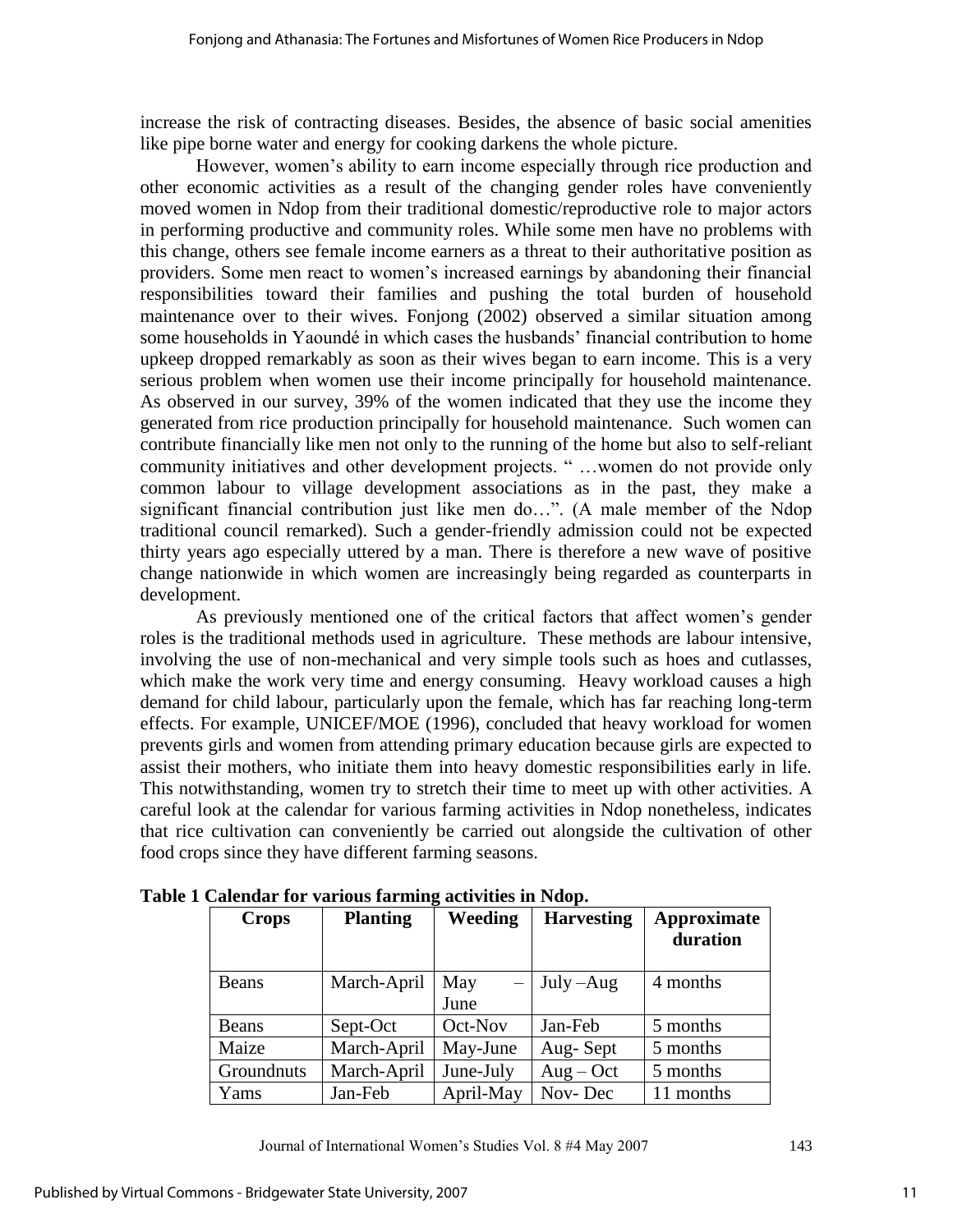|                                                                 | Coco yams | April-May                      | $\vert$ July-Aug $\vert$ Nov-Dec |  | 7 months             |  |  |
|-----------------------------------------------------------------|-----------|--------------------------------|----------------------------------|--|----------------------|--|--|
|                                                                 | Rice      | July- Aug   Sept-Oct   Dec-Jan |                                  |  | $\frac{1}{2}$ months |  |  |
| Adopted from T.F. Leke, "Reconnaissance survey" in Ngwa (1999). |           |                                |                                  |  |                      |  |  |

In fact, one can easily agree with Leke and Ngwa (1999) that rice cultivation in Ndop complements rather than disrupts the cultivation of other food crops, but tends to keep women working throughout the year. This, again, has implications for their health and productivity, especially when one considers that 81% of the women are still within reproductive ages. This is one of the mixed blessings for women. It could easily be managed by introducing women to labour-saving devices both at home and on the farms. Such innovation is cost worthy since it will not only minimize the health effects on the women, but also will boost their productivity, and in a way contribute significantly to national food self- sufficiency.

#### **Conclusion**

 The question of women inclusive development particularly in developing countries has been of primary concern to feminist activists (see Boserup, 1970, The Dakar Declaration 1982, Momsen, 1991, Moser, 1993, Young, 1993) national women machineries and many development agencies since the women"s decade. Most often, the critical concern is how to dismantle the already well-established male hegemony in these countries that is so well protected by traditional norms and national legislations. Even where there has been some relative success in giving women a chance in the development process, a blind attitude has always maintained that domestic work is the sole responsibility of women. Thus, women"s participation in economic development outside the home means an addition to their existing domestic chores, without sharing any of these chores with men. This is a serious problem. Women"s economic emancipation means women having a double work day alongside men"s continued abandonment of participating in the financial running of the home. The Dakar declaration is categorical on this. It insists that real development will only be achieved when there is clear redefinition of "… men and women"s roles in the family, with both having equal rights and responsibilities for shared parenthood. Secondly, there must be profound revalorization of the day-to-day work of the household and family maintenance… (The Dakar Declaration, 1982).

Thus women, particularly in developing countries, must be careful with the introduction of new ideas and concepts into their societies. In fact, innovations should be imported with care and accompanied by pre-empted measures since they may serve as a solution to some problems, but also create other problems. In the case of agriculture, the introduction of additional activity that requires extra hours from women should also be accompanied by labour saving technologies both at home and on the farms. This is not to say that innovations such as women's involvement in rice production are negative in themselves. Such changes in agricultural practices bring a lot of hope for the future of global food security, which will rely even more than it does now on women"s capabilities and resources (Brown et al., 2001, 205).

Since its introduction, rice has become one of the major cash crops in Ndop; it is one of the staple foods of a majority of people in and around the area. Rice cultivation has provided both social and economic benefits for a vast population in Ndop. The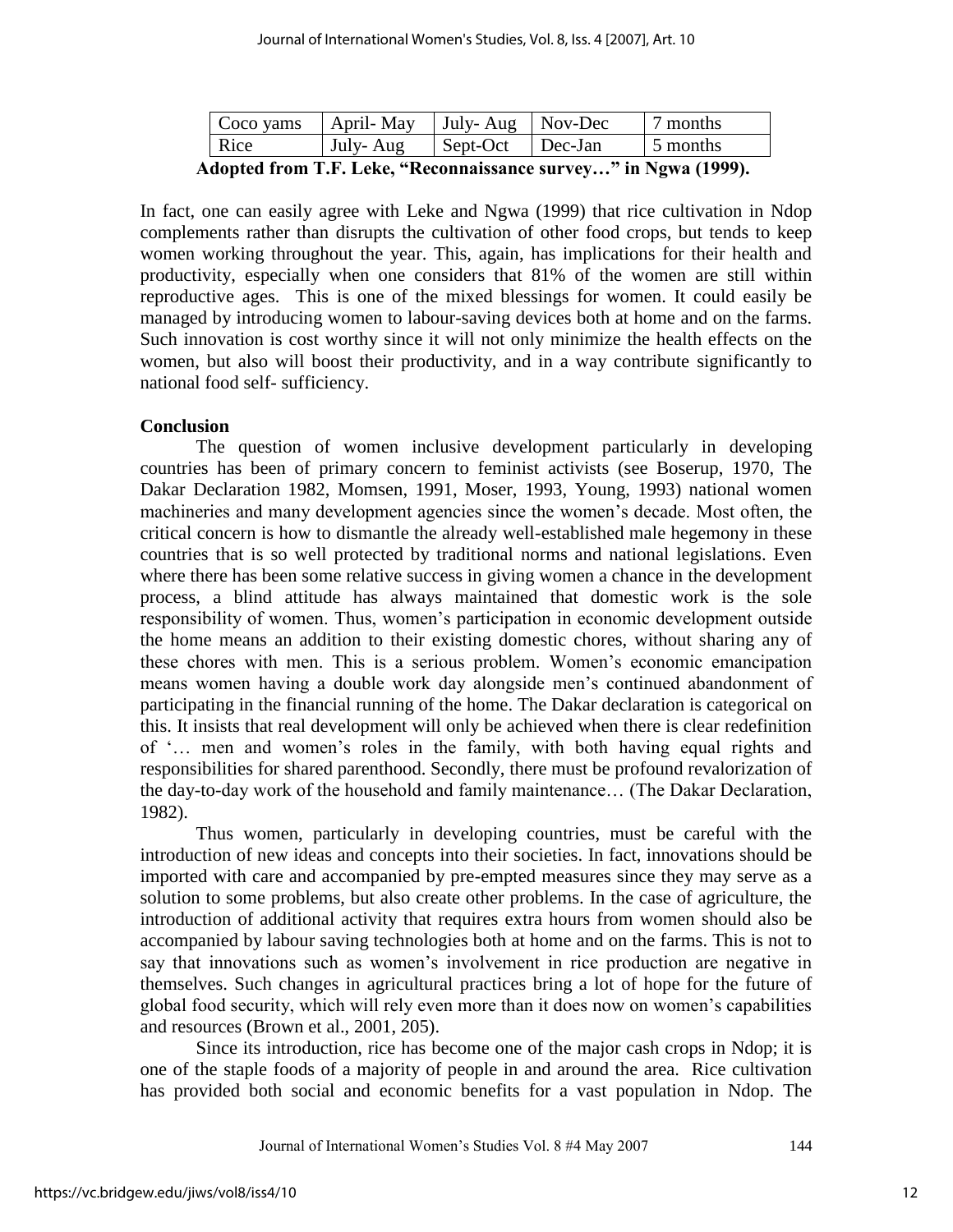income women generate from rice is very crucial for family survival. Impacts have been felt especially with regards to children"s education, health care, petty trading and improved standards of living. In fact, rice cultivation has been a profitable enterprise for most women; it has empowered them, making it possible for them to efficiently perform their productive and community roles. Female rice farmers have been ushered into a new horizon where their participation in local development is no longer felt just in their homes, but in the whole community. Women pay royalties to the *Fons* for their individual rice fields, a phenomenon that was nonexistent in the past and raises their status in the community. Daughters of rice farmers can inherit their mother"s rice plots. Women can hire both male and female laborers to perform various activities on their rice farms. These cannot just be described as changes in the gender roles, but a revolution that is capable of ushering in a new era for men and women in Ndop and Cameroon as a whole.

For this revolution to take place and the new order marshaled in, however, there needs to be major reforms and sensitization at all societal levels. Land reforms, that take into consideration the status of women and other reform programs, which provide a secured tenure to farmers, have far reaching direct and indirect benefits to the environment, (Gueorguieva, 2000). Men in, local and public institutions must acknowledge the efforts of women as crucial for the well being of communities. This means lightening women"s task by, men jointly participating in the household chores. Traditional authorities would be wise to eliminate traditional norms that act as a check on women"s public activities and reduce their mobility. Public, private and nongovernmental organizations should create an enabling environment, for female rice farmers to be more productive, by providing them access to credit, better farm technologies and labour saving devices at home. With the increasing responsibilities assumed by women as a result of rice production, society stands to gain if women are integrated into the main stream of development, and permitted to work together with men as partners in development.

## **References**

- Agawal, B. (1997). "Bargaining" and Gender Relations: Within and Beyond the Household. Feminist Economics 3(1)
- Ahmed I.I and Lipton M. (nd). Impact of Structural Adjustment on Sustainable Rural Livelihood: A Review on the Literature. IDS Working Paper # 62. IDS and Poverty Research Unit, University of Sussex
- Anker R. (1993). Labour Market Policies, Vulnerable Groups and Poverty. Paper presented at the International Institute for Labour Studies Symposium on "Poverty: New Approaches to Analysis and Policy". Geneva, 22-24 November
- Baden, S. and Milward (1997). Gender Inequality and Poverty. Trends, Linkages, Analysis and Poverty. Bridge Report. #30 IDS
- Boserup, E (1970). Women"s Role in Economic Development. London, George Allen and Unwin Brown L.R et al.(2001). Generating Food Security in the Year 2020: Women as Producers, Gatekeepers and Shock Absorbers. In In Pinstrup-Andersen P. and Pandya-Lorch R  $\qquad$  (ed). The Unfinished Agenda. Perspectives on overcoming Hunger, poverty and Environmental Degradation. Washington, D.C. International Food and research Institute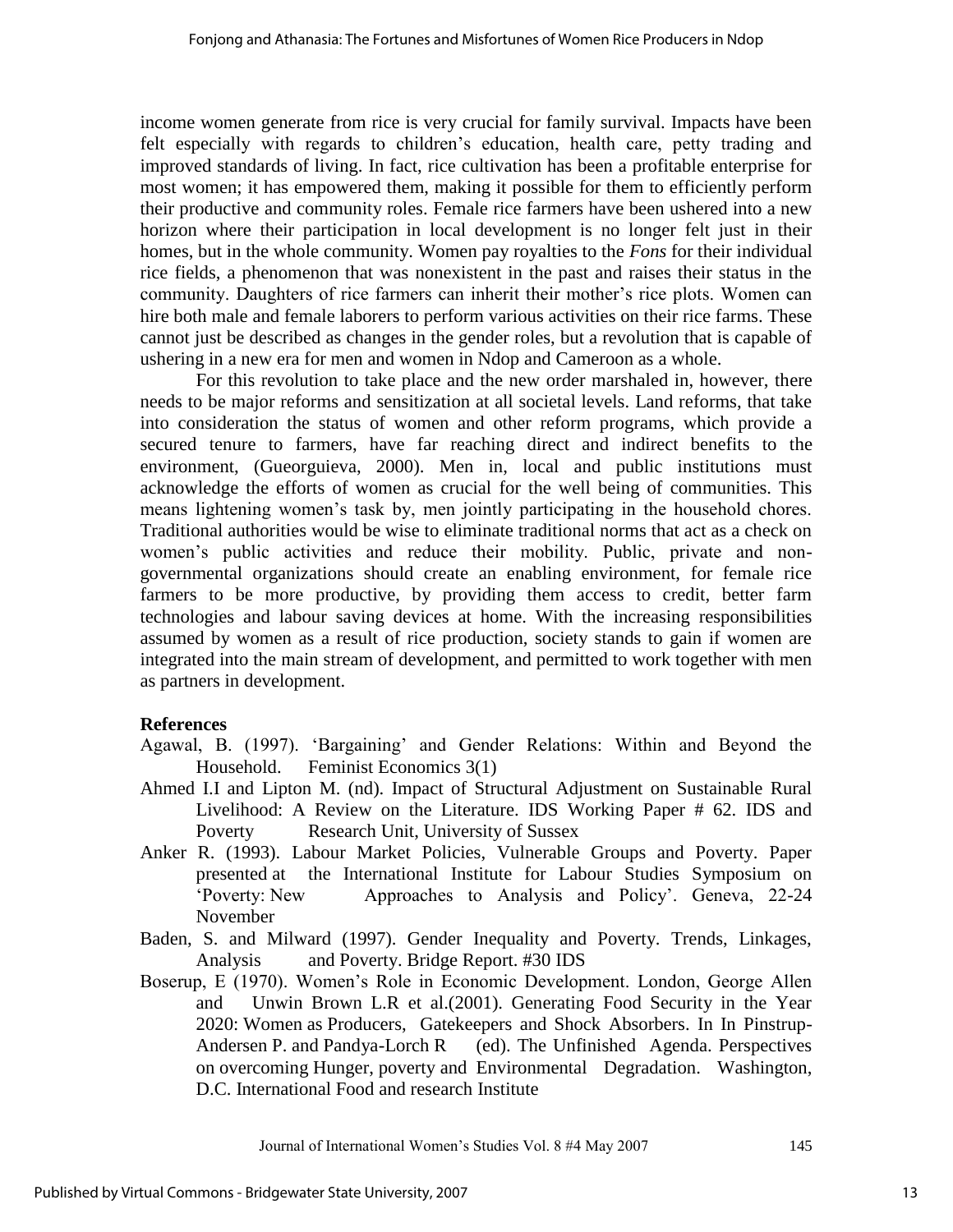Cagatah, N. (1998). Gender and Poverty. Working Paper Series. UNDP

Elson, D. (1992). Impact of Structural Adjustment on Women: Concepts and issues.

- Engle P.L (2001). Urban Women: Balancing Work and Childcare. In Pinstrup-Andersen
- P. and Pandya-Lorch R (ed). The Unfinished Agenda. Perspectives on overcoming Hunger, poverty and Environmental Degradation. Washington, D.C. International Food and research Institute
- FAO (1984). Women in Agriculture: Women in Rice farming systems; Focus: Sub Saharan Africa. By Jennie Dey
- FAO (1997). "Gender: key to sustainability and Food security. Illustrated plan of Action for women in Development", Rome
- Feijoo, del C.M (1989). The Challenges of Civilian Peace: Women and Democracy in Argentina, in J.S. (ed) The Women"s Movements in Latin America, London, Unwin Hyman
- Fonchingong, C. (1999). "Structural Adjustment, Women and Agriculture in Cameroon". *Gender and Development* Vol. 7, Nº 3
- Fonjong L.N. (2004). Challenges and Coping Strategies of Women Food Crops Entrepreneurs in Fako Division, Cameroon. Journal of International Women"s Studies Vol.  $5 \# 5$ , USA
- Fonjong, L.N (2002). "Micro Financial Institutions as Agents of Improvement of Women"s Economic Position in North Western Cameroon". *Atlantis*, Vol.26.2, Canada
- Grist, D. (1986). Rice: Tropical Agricultural Series 6<sup>th</sup> Edition. London: Macmillan.
- Gueorguiva, A (2000). A Critical Review of the Literature on Structural Adjustments and the Environment. Environment Department Working Paper. The World Bank <http://www.fao.org/WAICENT/FAOINFO/SUSTDEV/Wpan0027.htm>
- Humphrey, J (1987). Gender and Work in the Third World: Sexual Division of Labour in Brazilian Industry. London, Tavistock
- HUVIO, T. (1998). "Women"s Role in Rice Farming" http://www.fao.org/waicent/faoinfo/
- Jesses, W. and Kostbade, J. (1995). Essentials of World Regional Geography. USA: Saunders College Publishing.
- Jones, O. (1972). Marketing Staple Food Crops in Tropical Africa. United Kingdom: Cornell University Press Ltd.
- Mabrahtu, S. (2000). "What We Need is Timely Assistance": Heavy Workload and Safe Motherhood in Eritrea. In Turshen, M (ed). African Women"s Health. Trenton, AWP Inc.
- Mbah F.A (2004). Female Rice Cultivators and Land use Pattern in Ndop. PGD Dissertation, University of Buea, Cameroon. Unpublished
- Moser, C. (1993). Gender Planning and Development. Theory, Practice and Training. New York, Routledge
- Mosse, J.C (1993). Half the World half the Chance. An Introduction to Gender and Development. Oxford, Oxfam
- Ngwa C. (2003). Development Authorities as Agents of Socio-Economic Change: An Historical Assessement of the Upper Nun Valley Development Authority in Ndop Region of Cameroon, 1970-1995. Nordic Journal of African Studies. Vol. 12 #2